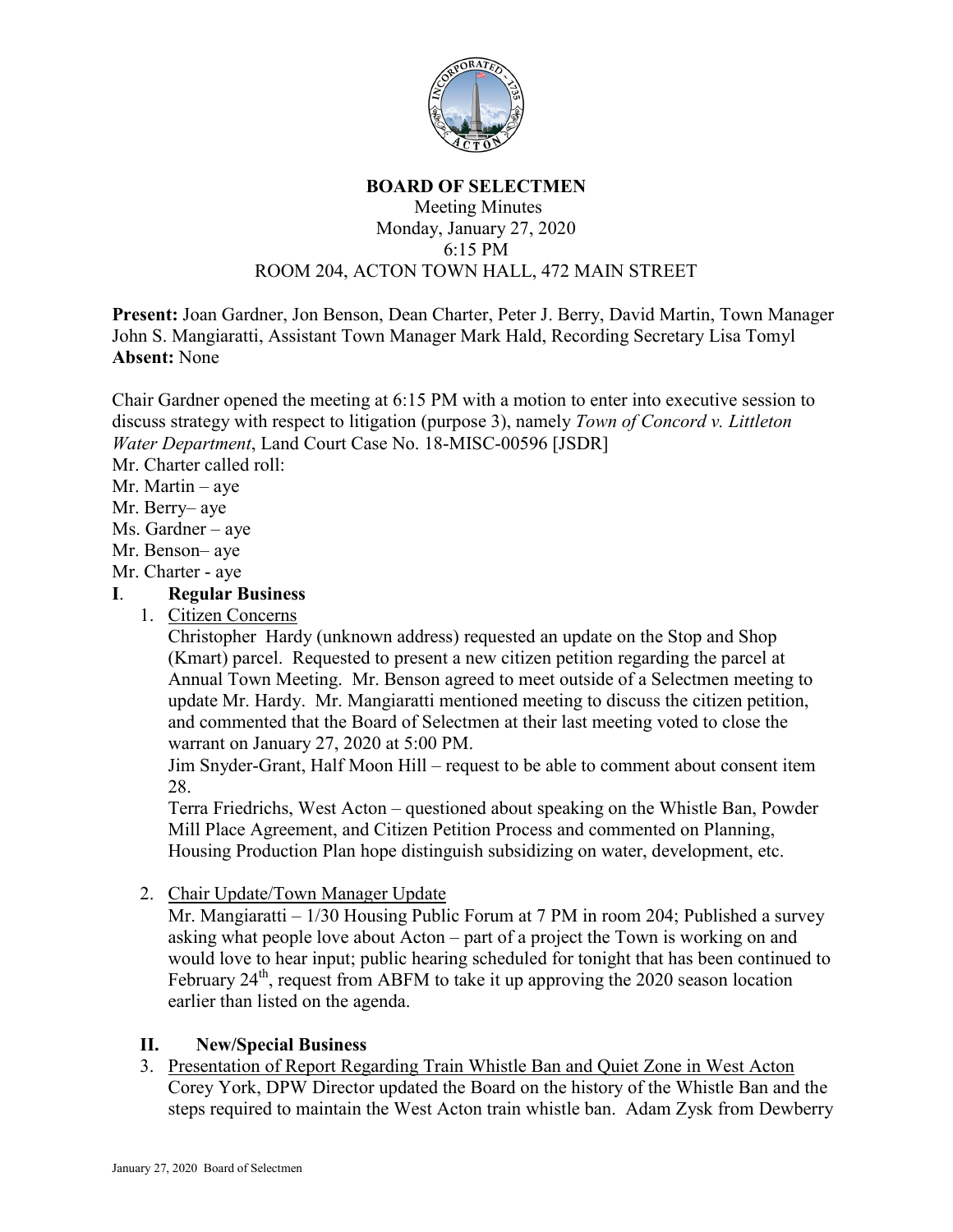

gave a power point presentation regarding the railroad quiet zones and its history. Several suggestions were made by Mr. Zysk in areas of Arlington Street and Massachusetts Ave such as one way for Arlington Street, and changes to the median for Massachusetts Ave that would help continue the whistle ban zone. The suggested changes would help keep the ban in place for an additional 3 years. Also suggested driveway changes for Parker Street. Ms. Gardner will take up the information and to schedule a future public meeting for implementing possible changes to keep the ban for an additional 3 years.

## 4. Approve the Cable Advisory Committee's Response on the Town's Cable Licensing Ascertainment with Comcast

Mr. Benson mentioned a memo sent to the Board explaining the process ahead of renewing the license with Comcast. Mr. Benson motions the Board of Selectmen as the cable television licensing issuing authority vote to request and authorize the chair of the cable advisory committee and the Town Manager to forward the Town of Acton request for response to ascertainment and accompanying ascertainment record to Comcast Inc, Mr, Charter seconds. The Board voted 5-0. The motion carries.

## 5. Recommend FY2021 Proposed Budget

Mr. Mangiaratti gave the Board an overview of the proposed Town Manager budget with a proposed overall increase of 3% from last year. Some changes have occurred since the presentation to the Board on December 2, 2019. Town received a 150K grant to update through the Community Compact Grant to upgrade the software and equipment at the public safety dispatch center. Amount requested for this is now down to 40K. The 53 River Street property had allocated 130K in free cash vs. the CPC request. CPC will be providing funds for 53 River Street (120K), so will not need to fund from the budget. Add 2 projects to capital plan and decrease the amount of spending to 2.94% from last year. Would like to add 2 hybrid police cruisers, increase charging stations and just received a grant for an additional charging station behind town hall, with plans to increase the number of charging stations in and around town. Planning tree re-planting proposed for historic districts, all covered under 200K.

Second item is planning a facility capital plan study and plan a 15-20 year study to anticipate future maintenance needs, and to future moving away from fossil fuel needs, and potential for solar installations. Total needs for net capital difference from 913 to 890K. 23K not requested. Mr. Charter questioned about hiring a consultant for the Green Advisory Board – it would be a contractor that works with town staff regarding the support and implementing the carbon neutrality study discussed from last year. Cost is 40-50K and looking at MAPC for technical assistant to offset the cost and looking for collaborations with other communities looking to do the same.

Mr. Benson moves to support the town budget as amended by the Town Manager, Mr. Charter seconds. The Board voted 5-0. The motion carries.

6. Review and Consider Approval of the Memorandum of Agreement with Powdermill, LLC regarding Powder Mill Place Affordable Housing Development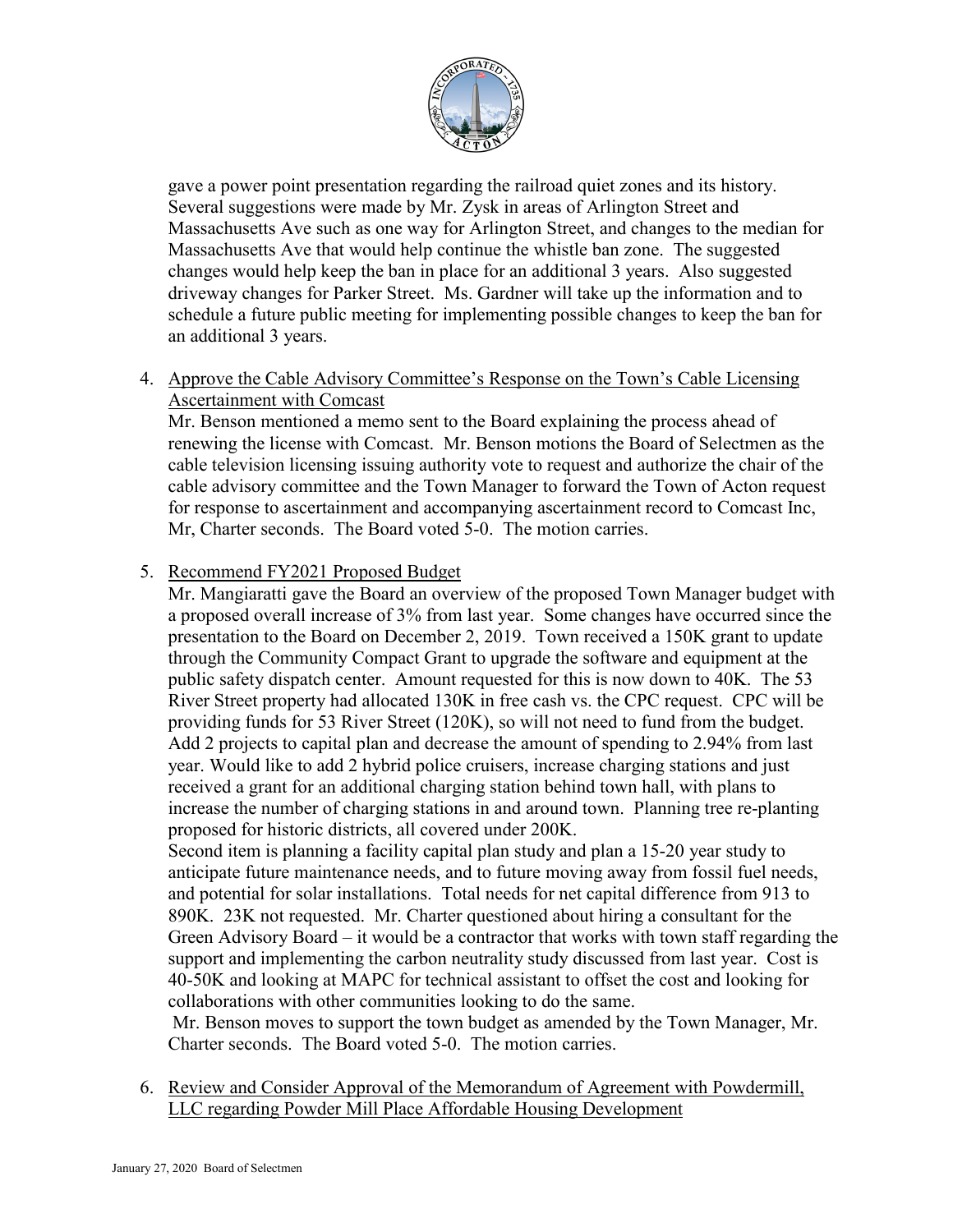

Mr. Mangiaratti updated the regarding earlier in 2019 the Board supported the initial LIP, identified a few concerns to address before the application went to the Board of Appeals. Terra Friedrichs – concerned that the document has not been available publicly and would appreciate a delay in approving the MOA, and concerned that there is not public discussion and viewing prior to the Board approving. Mr. Mangiaratti explained that the document was only just available prior to the meeting, but sees no issue waiting a week.

Mr. Charter moves to approve the Memorandum of Agreement, Mr. Martin seconds. The Board voted 4-0-1 (Benson). The motion carries.

7. Discuss Sewer Regulations and Bylaws and Updates to Privilege Fees

Mr. Martin proposes to put the item of privilege fees on next agenda to update the sewer privilege fee. Original betterment amount is \$36,500. Suggests the privilege fee increase to \$30, 000 from current rate of \$12,300.

Mr. Martin suggests to adjust to the bylaw – future sewer project funded from just purely betterments, second is to have a force main, third to study to have a different form of paying betterments to require after hook-up to sewer. Would look into other towns to see how they work it into existing state law. Mr. Charter suggests have WASAAC do the research with other towns and report back their findings to the Board.

Michael Gueiss – Tuttle Road – concerned about how the WASAAC gathered their information regarding sewering in West Acton and feels that the committee is structurally flawed and that there should be other considerations for future research. Nancy Waters – 662 Mass Ave – mentioned the CWMRP and wastewater management

and encourages to look into the changing technologies in regards to sewer management.

- 8. Approve Acton Boxborough Farmers Market 2020 Season Location, Pearl Street No concerns with continuing the practice of locating the market on portions of Pearl Street and Windsor Ave. Mr. Berry moves to approve the Acton Boxborough Farmers Market 2020 season location on Pearl Street and Windsor Ave, Mr. Martin seconds. Board voted 5-0. The motion carries.
- 9. Update on Request for Proposals for Disposition of 3 School Street Mr. Mangiaratti briefed the Board of the history of the property. Town issued an RFI and asked people what they wanted to do with the property, and now moving forward for a request for proposals for the disposition of the property. Have received about a dozen requests and will be reviewing the proposals and have a placeholder on the Annual Town Meeting warrant.
- 10. Announcement of Community Survey Related to Project with CGI Communications, Inc. to Create Videos to Highlight Acton

Mr. Mangiaratti updated the Board about partnering with a group to as an opportunity to produce about highlighting the Town of Acton videos. There will be 4 videos produced and will solicit advertisements so there is no cost to the Town. A brief survey went out a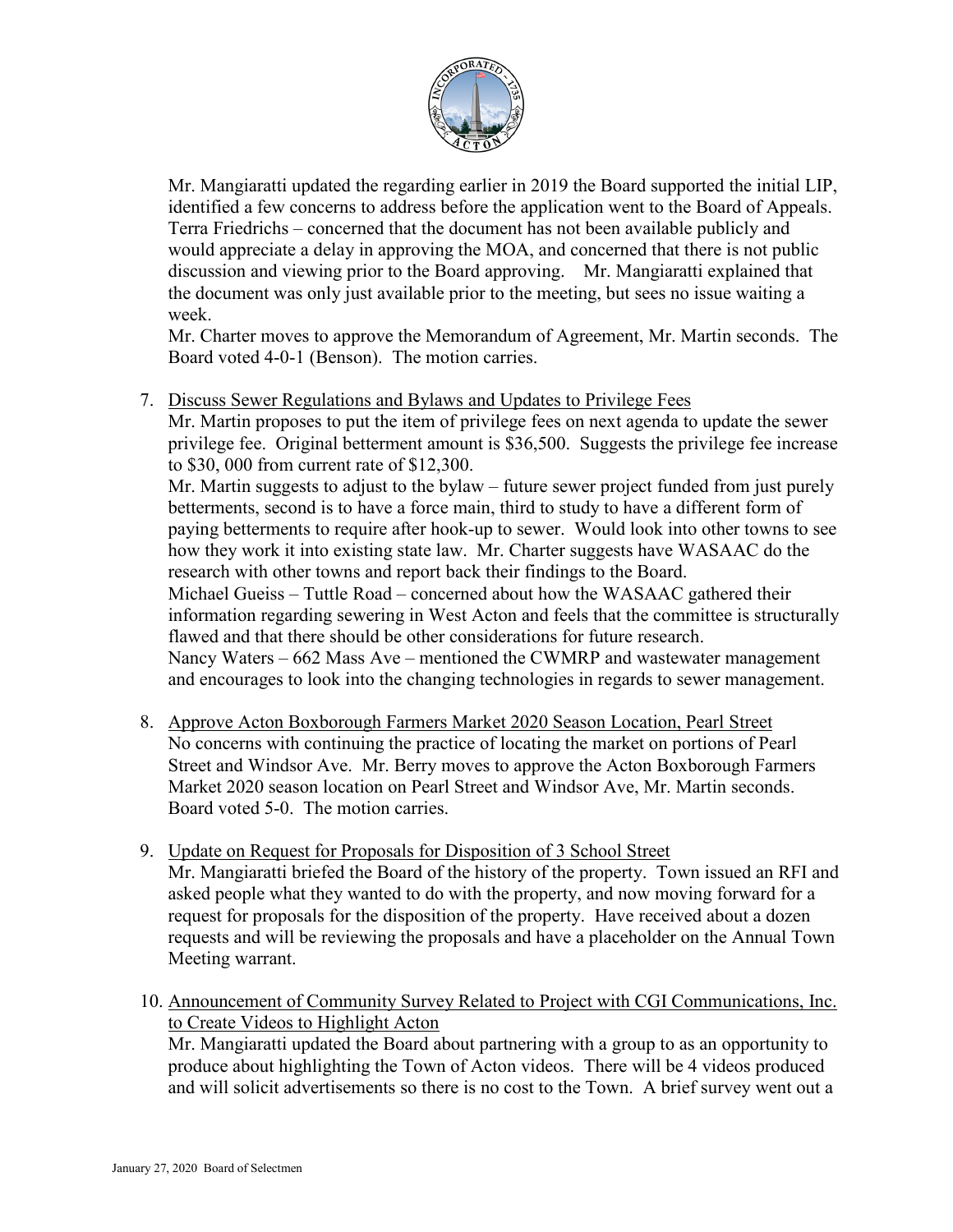

while back asking what people loved most about the town. A small focus group is working on the project.

### 11. Discuss Creation of Agricultural Commission and Review Draft Charge

Approved at last Annual Town Meeting. Mr. Mangiaratti asked the Board if they would like any changes or move forward as it is written. Mr. Berry requested to add language describing the member requirements to include people with knowledge of agricultural experience or employment. Mr. Martin suggested adding 1-2 associates so that an associate could stand in as a voting member if need be to have a quorum. Mr. Charter moved to adopt the Agricultural Commission as amended with the language added from Mr. Berry's suggestion, Mr. Berry seconds. The Board voted 5-0. The motion carries.

## 12. Discussion Regarding Memorial to Carol Spinney

Mr. Charter there is an ad-hoc grass root for a memorial to Caroll Spinney. The committee had a kick-off meeting last week. A documentary called "I am Big Bird" will be screened in March at the Memorial Library. Mr. Berry suggests holding a public forum in the future. The West Acton Library is collecting items and memorabilia

## 13. Discussion of Citizen Petition Process

Mr. Mangiaratti working on a process for citizen petition to provide some general information what an article should contain, legitimate article matters, non-binding articles, what a motion is, process for drafting, etc. Mr. Mangiaratti presented a document explaining the process to the Board.

## **III. Consent Items**

Items 15 held by Mr. Berry, item 28 held by Jim Snyder-Grant held item 28. Mr. Benson moves to approve items 14, items 16-27, and item 29, Mr. Martin seconds. Board voted 5-0, the motion carries. Mr. Berry did not review the minutes. The minutes will be placed in the next Board meeting. Mr. Snyder-Grant recommends they don't use pesticides or herbicides during their control spraying. Mr. Charter would like the land to be checked to see if it is within the ownership of the Regional School District. Mr. Martin moves to approve with the condition that no herbicides or pesticides be used for the control and the Town Manager find that the Town owns the land, Mr. Charter seconds and that the Town Manager or School Superintendent sign the document. The Board voted 5-0, the motion carries.

Board mentioned to authorize the Chair to sign a letter to the Town of Sudbury Board of Selectmen at her discretion.

Mr. Benson moves to adjourn, Mr. Berry seconds. The Board voted 5-0, the motion carries. Meeting adjourned at 9:26 PM.

## **Documents and Exhibits Used During this Meeting**

- Power Point Presentation from Dewberry Regarding West Acton Train Whistle Ban
- Memo from William H. Solomon Regarding Cable Licensing
- Email and Memo from John S. Mangiaratti Regarding Town Survey